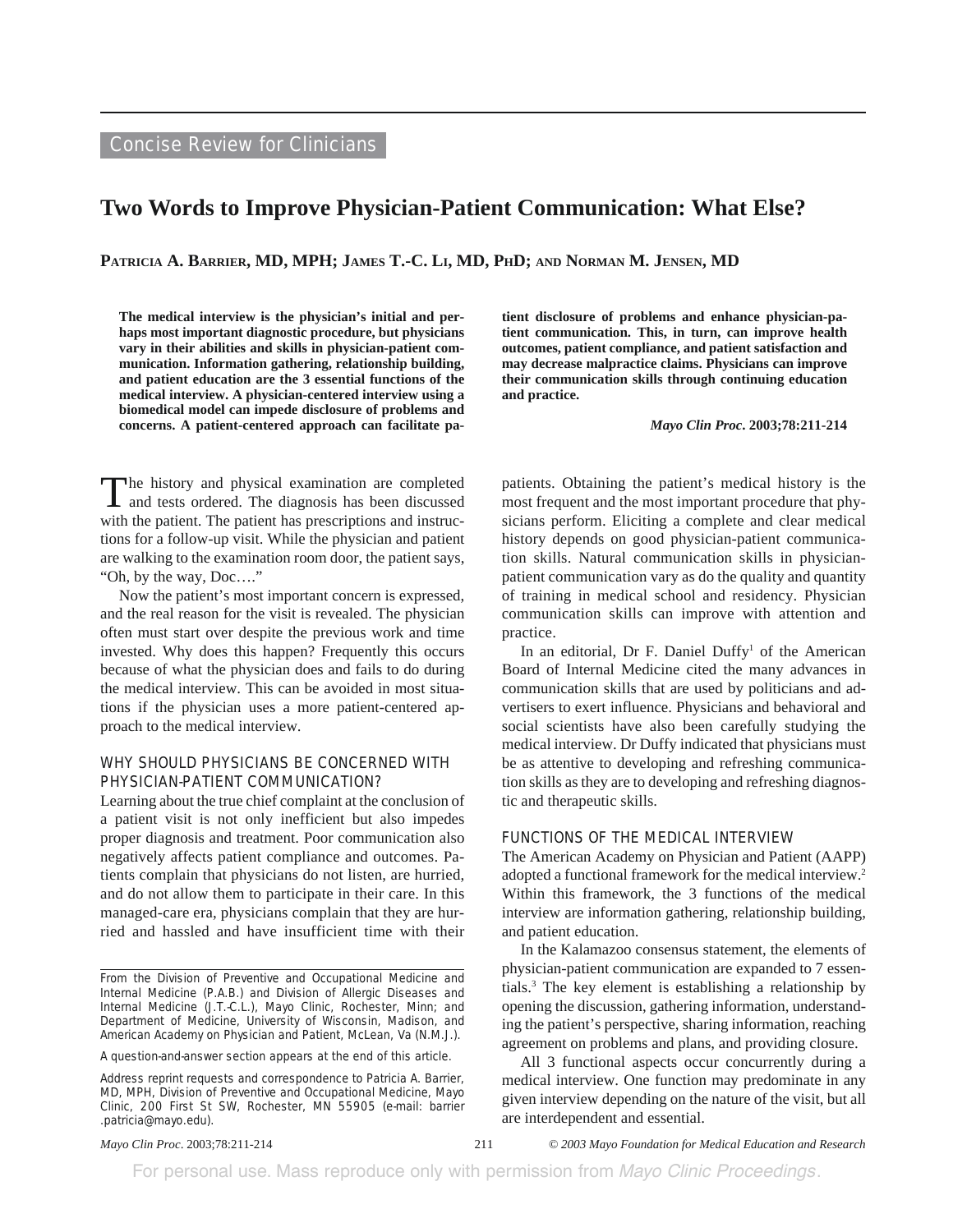#### Information Gathering

Shifting from a physician-centered to a patient-centered interview style will improve the efficiency and effectiveness of the medical interview. An example of one style of interviewing is as follows.

Physician: What brings you here today?

Patient: I have headaches.

Physician: Where are the headaches? How long do they last? What do you do to relieve them?

This interview follows a physician-centered and biomedical model pattern. In an analysis of interviews in a primary care practice, Roter et al<sup>4</sup> identified 5 communication patterns: narrowly biomedical, expanded biomedical, biopsychosocial, psychosocial, and consumerist. The narrowly biomedical pattern was highly physician controlled, while the expanded biomedical pattern included some psychosocial dialogue but was still highly physician controlled. The biopsychosocial pattern was a balance of physician and patient control and biomedical and psychosocial information exchange. The psychosocial pattern was highly patient controlled and was the most satisfying to patients. The consumerist pattern was controlled by patient questions with the physician supplying information. In this study, 65% of the visits consisted of either the narrowly biomedical or the expanded biomedical pattern.<sup>4</sup> The lowest level of patient and physician satisfaction was with the narrowly biomedical pattern.

Contrast the previous interview with the following interview.

Physician: What brings you here today? Patient: I have headaches. Physician: What else? Patient: Well, I have problems sleeping. Physician: What else? Patient: I am very worried about my son. He is using drugs.

This interview follows a patient-centered and biopsychosocial pattern facilitated by the use of what Beckman and Frankel<sup>5</sup> term a *continuer*—a linguistic expression that allows the patient to reveal all his or her concerns at the beginning of the interview. In their classic analysis of recorded primary care office visits, Beckman and Frankel<sup>5</sup> found that physicians interrupt patients an average of 18 seconds after the patient begins to speak. Patients rarely continued to express all their true concerns once they were interrupted. They also found that when patients were allowed to express all their concerns at the beginning of the interview, no more than 150 seconds was needed. Interrupting the patient with questions about the first complaint

(not necessarily the chief complaint) and developing the history of that first complaint is the approach that most physicians learned in medical school. When a physician asks a question such as "What else?" or "Anything else?" the patient is allowed to share all his or her concerns at the beginning of the interview. Physicians may think that once the patient has shared all concerns, the 15- to 30-minute visit will become a full general medical examination; however, this need not be the case. Once all concerns are expressed, the physician and patient can set an agenda for the current visit and then arrange subsequent visits to address the less pressing issues.

After the patient has expressed all his or her concerns and an agenda has been set, the physician can explore the complaints. Again, a patient-centered approach yields the best information. The physician should allow the patient to tell the story and guide the patient to provide pertinent details by using open-ended (eg, tell me more about this) phrases and questions as well as specific closed questions. Summarizing what the patient has shared is important to ensure that the physician understands the patient's descriptions and meanings. Summaries can be done during the interview or at the conclusion of the interview before the physician begins the examination or other procedures.

#### Relationship Building

Along with information gathering, the medical interview functions to help the physician establish a relationship with the patient and often with the patient's family or other support system.

This relationship may be brief, such as occurs in an emergency department or urgent care center visit. In other situations, relationships may develop and continue over a long period. The manner in which the physician begins the interview may determine the relationship. Using phrases such as "What else?" that allow the patient to tell the whole story can certainly build a positive relationship at the outset. The patient-centered interview style also allows the physician to be more attentive to both verbal and nonverbal cues that the patient is expressing. Attention to nonverbal patient behavior can be important in determining the true issues and factors affecting the patient's symptoms, compliance problems, etc. Such things as eye contact, posture, flushing, handshake, and pace of speech reveal a substantial amount of information about the patient's concerns and emotional state.

Although physicians usually recognize the patient's nonverbal cues, they often ignore them or respond with more questions or information. The AAPP recommends responding with a statement rather than a question. For example, the aforementioned patient with headaches also speaks softly and makes poor eye contact. Using a physi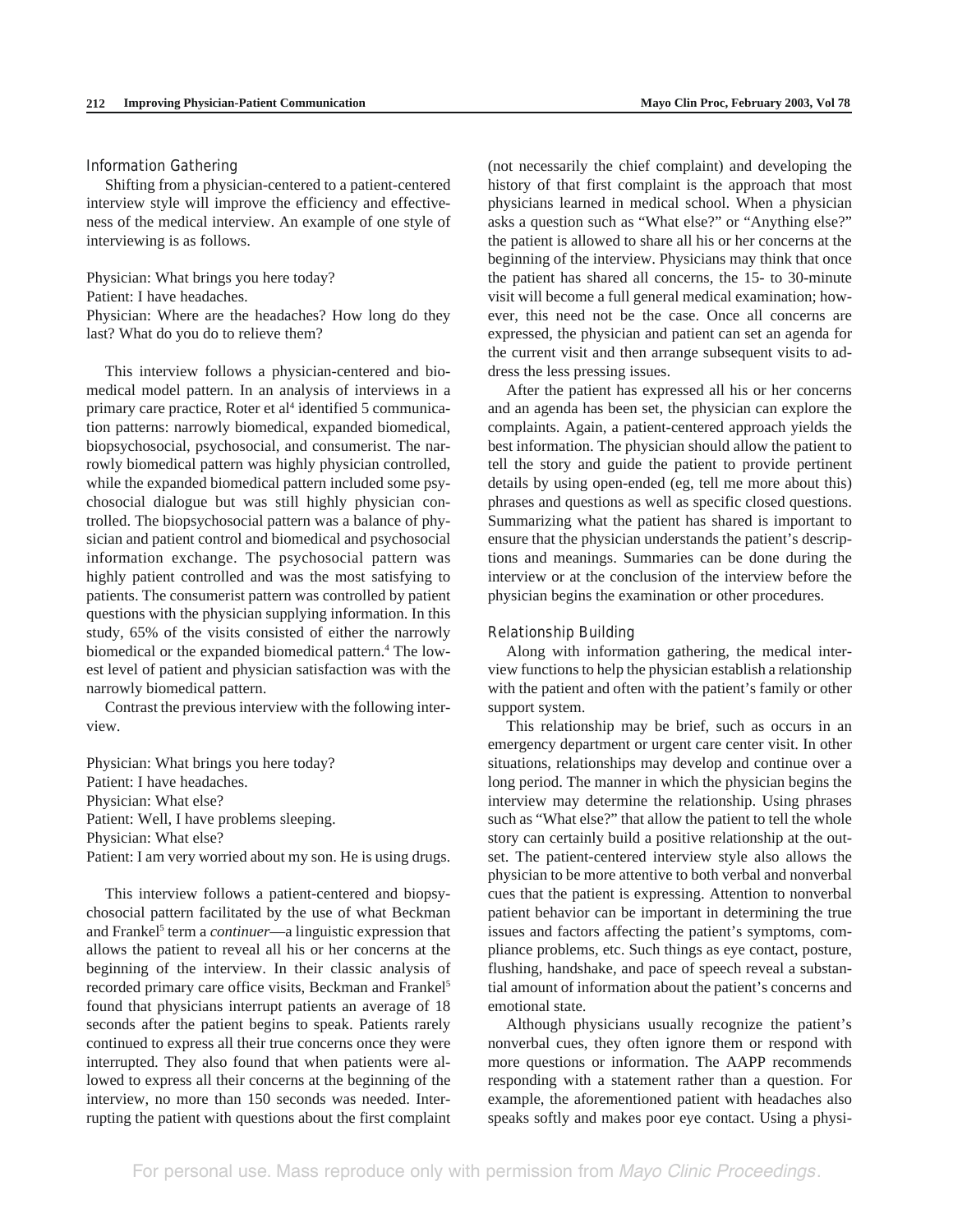cian-centered approach, the physician would continue to ask questions about the headache or discuss treatment options for headaches. Using a patient-centered approach, the physician would use a phrase that builds a relationship, such as "You seem very sad (angry, upset, tired, etc)." This acknowledges the patient's emotions and allows the patient to reveal more information. The AAPP suggests the mnemonic PEARLS for this relationship-building aspect of the medical interview: *P*artnership, acknowledges that the physician and the patient are in this together; *E*mpathy, expresses understanding to the patient; *A*pology, acknowledges that the physician is sorry the patient had to wait, that a laboratory test had to be repeated, etc; *R*espect, acknowledges the patient's suffering, difficulties, etc; *L*egitimization, acknowledges that many patients are angry, frustrated, depressed, etc; *S*upport, acknowledges that the physician will not abandon the patient.

Platt et al<sup>6</sup> suggest that physicians need to express "respectful attention" nonverbally and that this is the most powerful way to build a relationship with patients. They expanded the patient-centered interview to include language that can help clinicians learn more about their patients: tell me about yourself—to gain basic psychosocial background; tell me what you expect from this visit—to clarify patient expectations; tell me how this illness has affected you—to determine how the patient perceives the problem; tell me what you think is causing the problem—to learn about the patient's idea of illness; tell me how you feel about this problem—to learn some of the emotional connections.

By using PEARLS and the aforementioned examples, physicians can gather helpful information and build positive relationships with their patients. These 2 factors can result in more accurate diagnoses, patient compliance, and more successful outcomes.

#### Patient Education

The third function of the medical interview is to give the patient information about diagnosis, further testing, treatment, and prognosis. The relationship built earlier in the interview substantially affects the information-giving aspect of the interview. Keller and Carroll<sup>7</sup> point out that giving information is not the same as educating the patient about the meaning of that information. Education is the complex process through which physicians explain the meaning of the diagnosis, treatment, and prognosis for the patient in the context of his or her life functions and determine the patient's understanding of this information. Because of easy access to the Internet and other sources, Keller and Carroll reiterate that patients usually come to the visit with a substantial amount of information about what they believe their problem is and how it should be approached. Part of the information-giving task is to ask the

patient what he or she already knows and thinks about the problem.7 Clarifying the patient's perspective early can help the physician tailor explanations and enlist the patient in the management process to improve compliance and outcome. Physicians can assume that patients usually have questions but many will not ask questions unless invited. The AAPP and Keller and Carroll suggest an "ask-tell-ask" framework. The physician begins by asking the patient about his or her understanding of the diagnosis and expectations for outcomes with treatments. Then the physician tells the patient the diagnosis and management plan, asks the patient again about understanding, and invites the patient to ask questions. The physician gives the patient the information requested and addresses concerns. The physician again asks for questions, concerns, and understanding until both the physician and the patient have reached a point of understanding and can proceed to treatment, follow-up, etc. This approach is analogous to the "What else?" question used during the interview. It enables the physician to enlist the patient in management, to clarify perceptions and expectations, and to improve compliance.

# DOES THE PATIENT-CENTERED APPROACH MAKE A DIFFERENCE?

There is evidence that physician-patient communication can affect patient satisfaction, outcomes, compliance, and malpractice claims. Levinson et al<sup>8</sup> identified differences in communication between primary care physicians with and without malpractice claims. They found that primary care physicians who had no malpractice claims provided more information about the visit, allowed patients to express all concerns and tell their story, checked their understanding of patients' concerns, asked patients what they thought, and expressed warmth, friendliness, and humor. Stewart and colleagues<sup>9,10</sup> reviewed 15 years of literature (1983-1998) to assess articles that analyzed patient outcomes relative to physician-patient communication by using either randomized controlled trials or analytic studies. Of the 22 articles reviewed, 16 indicated positive effects on patient health. These investigators concluded that good physician-patient communication in the medical interview improves patient health by positively affecting emotional health, symptom resolution, function, physiologic measures, and pain control. When patients are not allowed to express their concerns or clarify their understanding, outcomes can be adversely affected. Poor communication during the medical interview can cause a physician to overlook a psychiatric diagnosis or an important psychosocial problem underlying the patient's complaints. Conversely, Stewart and colleagues conclude that outcomes are improved when patients are given the opportunity to tell their story, the physician expresses empathy and understanding, the physician's and the patient's